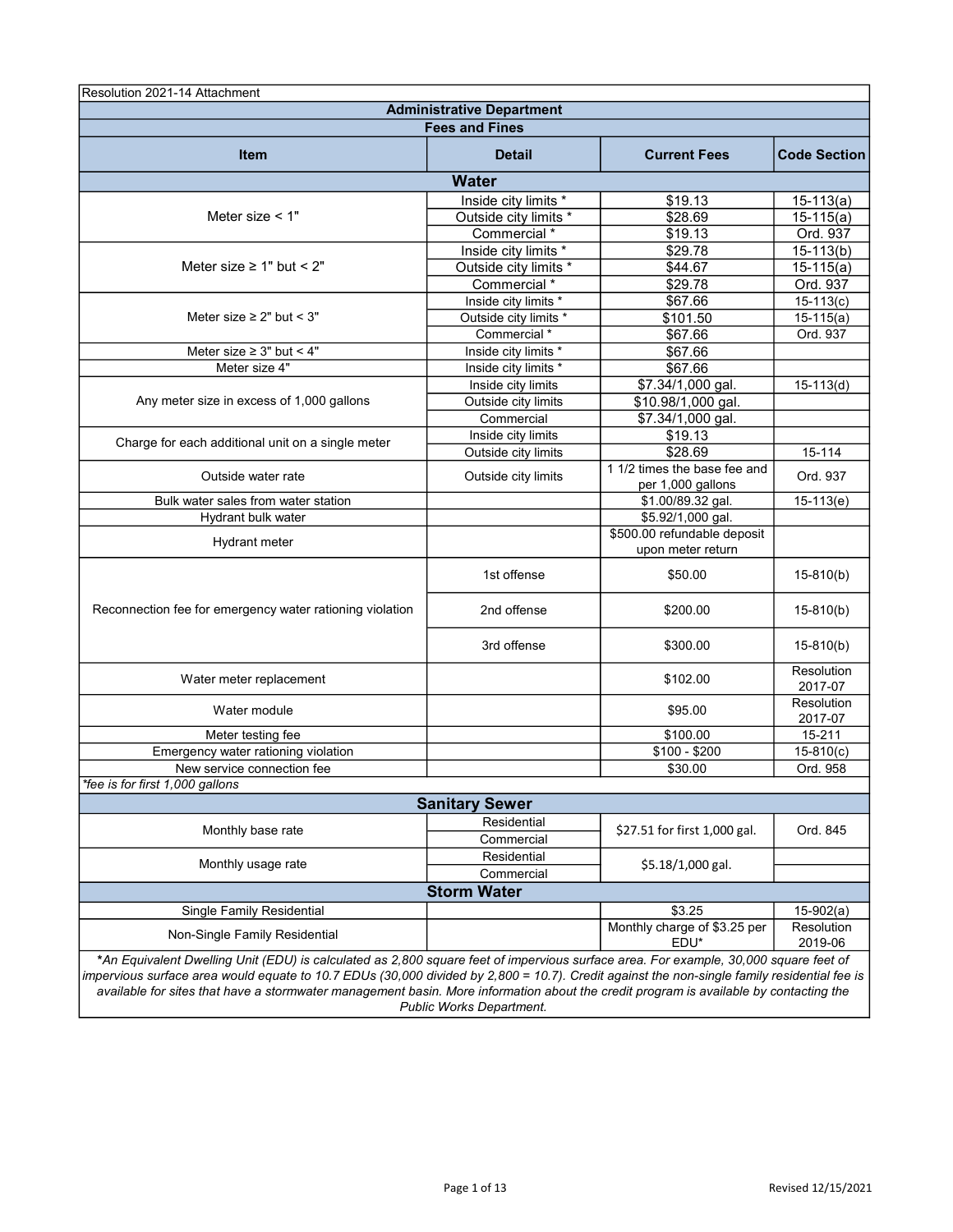| <b>Administrative Department</b><br><b>Fees and Fines</b>                                                        |                                                      |                                                                                                        |                             |  |
|------------------------------------------------------------------------------------------------------------------|------------------------------------------------------|--------------------------------------------------------------------------------------------------------|-----------------------------|--|
|                                                                                                                  |                                                      |                                                                                                        |                             |  |
| <b>Item</b>                                                                                                      | <b>Detail</b>                                        | <b>Current Fees</b>                                                                                    | <b>Code Section</b>         |  |
|                                                                                                                  | <b>Electric</b>                                      |                                                                                                        |                             |  |
| Monthly residential customer charge                                                                              | Inside city limits                                   | \$13.25                                                                                                | Resolution<br>2017-07/2019- |  |
|                                                                                                                  | Outside city limits                                  | \$13.25                                                                                                | 06                          |  |
|                                                                                                                  | Single phase                                         | \$20.50                                                                                                | Resolution<br>2017-07       |  |
| Monthly commercial customer charge                                                                               | Three phase: $<$ 10,000 kWh                          | \$30.00                                                                                                | Resolution                  |  |
|                                                                                                                  | Three phase: $> 10,000$ but <<br>200,000 kWh         | \$95.00                                                                                                | 2017-07                     |  |
| Industrial                                                                                                       | < 200,000 kWh                                        | \$250.00                                                                                               | Resolution<br>2017-07       |  |
| Solar renewable parallel generation                                                                              |                                                      | \$26.00                                                                                                | Resolution<br>2017-07       |  |
|                                                                                                                  | Parallel generation surplus<br>energy buyback        | \$0.05789 per kWh                                                                                      |                             |  |
|                                                                                                                  | Residential                                          | \$0.1135/kWh*                                                                                          | Resolution<br>2017-07       |  |
| kWh Charges - Residential*                                                                                       | Solar renewable parallel<br>generation               | \$0.1135/kWh*                                                                                          | Resolution<br>2017-07       |  |
|                                                                                                                  | Outside city limits                                  | \$0.1135/kWh*                                                                                          | Resolution<br>2019-06       |  |
|                                                                                                                  | Single phase                                         | \$0.1133/kWh*                                                                                          | Resolution<br>2017-07       |  |
| kWh charges - Commercial*                                                                                        | Three phase: $<$ 10,000 kWh                          | \$0.0745/kWh*                                                                                          | Resolution<br>2017-07       |  |
|                                                                                                                  | Three phase: $> 10,000$ but <<br>200,000 kWh         | \$0.0720/kWh*                                                                                          |                             |  |
| kWh charges - Industrial*                                                                                        | 3 DM 13                                              | \$0.0599/kWh*                                                                                          | Resolution<br>2017-07       |  |
|                                                                                                                  | Three phase commercial (all)                         | \$10.00                                                                                                |                             |  |
| <b>KW Charge</b>                                                                                                 | Industrial 3 DM 13                                   | \$12.00                                                                                                | Resolution<br>2017-07       |  |
|                                                                                                                  | Security lights                                      | \$15.00/light                                                                                          |                             |  |
| New electric meter                                                                                               |                                                      | \$256.00                                                                                               | Resolution<br>2017-07       |  |
| Meter testing fee                                                                                                |                                                      | \$100.00                                                                                               | 15-211                      |  |
| New service connection fee                                                                                       |                                                      | \$40.00                                                                                                | Ord. 958                    |  |
| *Additional charges may apply and are reflected in the separate rate tariff, available upon request at City Hall |                                                      |                                                                                                        |                             |  |
|                                                                                                                  | <b>Trash (Residential)</b>                           |                                                                                                        |                             |  |
| Monthly customer charge                                                                                          | Single family and multi-family<br>(up to four units) | \$19.50                                                                                                | 15-310(a) i                 |  |
|                                                                                                                  | Senior citizen, 65 years old                         | \$17.00                                                                                                | 15-310(a)ii                 |  |
| Additional containers (upon request)                                                                             |                                                      | \$3.00                                                                                                 | 15-310 (a)iii               |  |
| Bag tags                                                                                                         |                                                      | \$1 per tag                                                                                            | $15-310(a)v$                |  |
| Fine for violation of trash regulations                                                                          |                                                      | \$10-\$100                                                                                             | 15-316                      |  |
| City requested bulk item pickup                                                                                  |                                                      | Actual cost of service to be<br>billed to the landlord/owner of<br>the property plus \$50 admin<br>fee | Res 2018-07                 |  |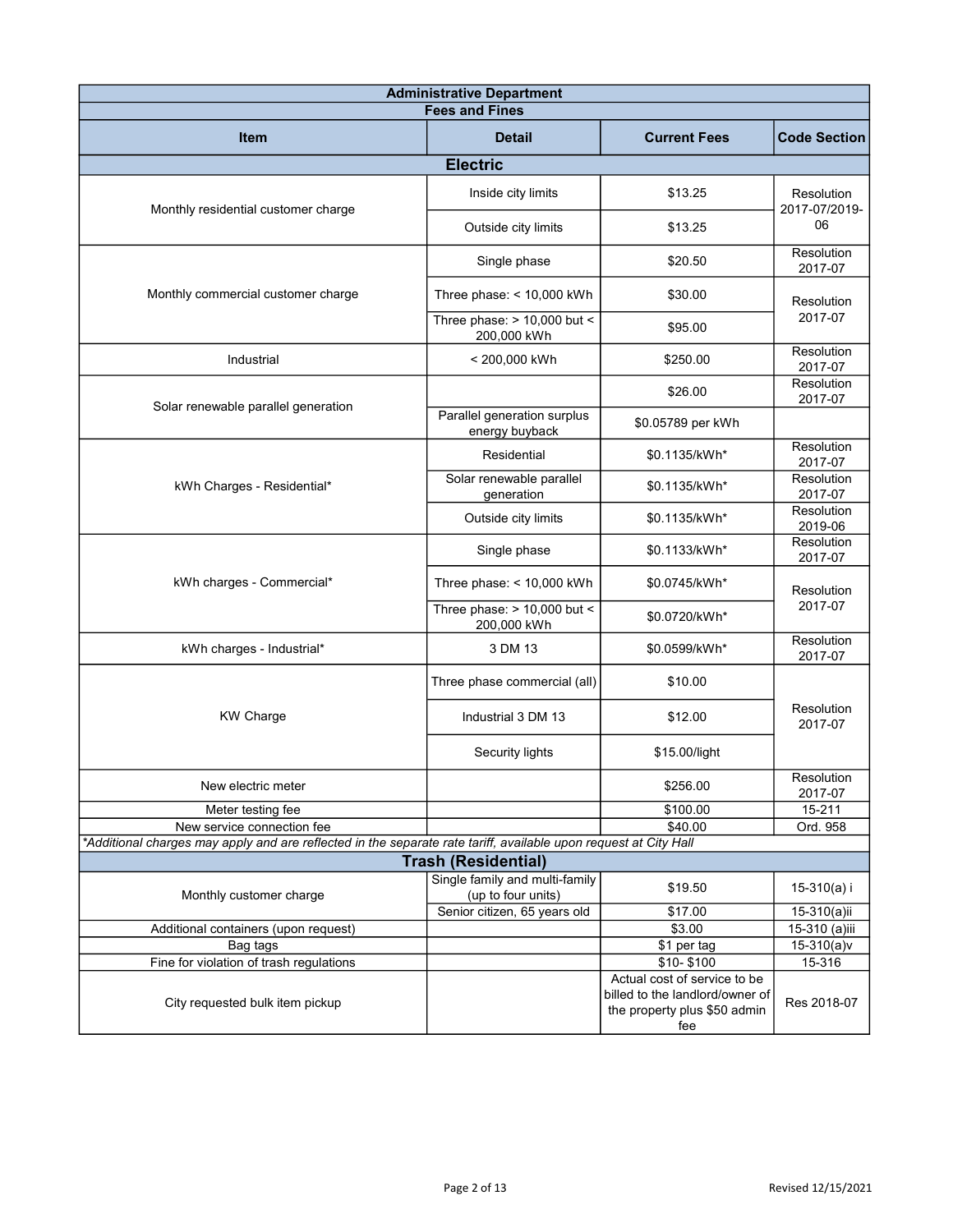| <b>Administrative Department</b>                                            |                                                                |                                              |                               |  |
|-----------------------------------------------------------------------------|----------------------------------------------------------------|----------------------------------------------|-------------------------------|--|
|                                                                             | <b>Fees and Fines</b>                                          |                                              |                               |  |
| <b>Item</b>                                                                 | <b>Detail</b>                                                  | <b>Current Fees</b>                          | <b>Code Section</b>           |  |
|                                                                             | <b>Utilities, Miscellaneous</b>                                |                                              |                               |  |
| Reconnection for delinquent utility services                                |                                                                | \$50.00                                      | $15 -$<br>1002(e)/2019-<br>06 |  |
| Return check fee                                                            |                                                                | \$40.00                                      | Ord. 806                      |  |
| Utility delinquent fee is 15% of the outstanding balance on<br>utility bill |                                                                | 15% of bill                                  | Ord. 951/2019-<br>06          |  |
| Theft of Services (Utilities) Administrative Fee                            |                                                                | \$50.00                                      | Res 2018-01                   |  |
|                                                                             | <b>Cemetery</b>                                                |                                              |                               |  |
|                                                                             | Resident                                                       | \$400.00                                     | 12-111                        |  |
| Cemetery plot                                                               | Non-resident                                                   | \$500.00                                     | Resolution<br>2017-07         |  |
|                                                                             | Weekdays 8 AM - 2 PM                                           | \$300.00                                     | Resolution<br>2017-07         |  |
| Full casket opening and closing                                             | Weekdays/Weekend service<br>start time after 2PM               | \$400.00                                     | 12-111                        |  |
|                                                                             | Non-business hours<br>(weekend and holiday,<br>additional fee) | \$300.00                                     | 12-111                        |  |
|                                                                             | Resident                                                       | \$100.00                                     | 12-111                        |  |
| Infant casket                                                               | Non-resident                                                   | \$300.00                                     | Resolution<br>2017-07         |  |
|                                                                             | Weekdays 8 AM - 2 PM                                           | \$200.00                                     | Resolution<br>2017-07         |  |
| Cremains opening and closing                                                | Weekdays service start time<br>after 2 PM                      | \$300.00                                     | 12-111                        |  |
|                                                                             | Non-business hours<br>(weekend and holiday,<br>additional fee) | \$300.00                                     | 12-111                        |  |
| Transfer deed                                                               |                                                                | \$10.00-\$20.00                              |                               |  |
| Duplicate deed                                                              |                                                                | \$10.00-\$20.00                              |                               |  |
| Monument placement violation                                                |                                                                | up to \$100                                  | Resolution<br>2017-07         |  |
| Cemetery violation                                                          |                                                                | up to \$100                                  | $12 - 113(f)$                 |  |
|                                                                             | <b>Miscellaneous</b>                                           |                                              |                               |  |
| Compensation (Up to four absences per calendar year)                        | Mayor                                                          | \$350.00, monthly                            | $1-209(b)$                    |  |
|                                                                             | <b>City Commissioner</b>                                       | \$300.00, monthly                            | $1-209(b)$                    |  |
|                                                                             | Inspection of open records                                     | \$15/hour                                    | $1-602(b)$                    |  |
| Records                                                                     | Faxing                                                         | \$0.25/sheet                                 | $1-603(c)$                    |  |
| <b>Public Notice Publication</b>                                            | Copying<br>Public notice publication fee                       | \$0.25/sheet<br>Actual cost of publication   | $1-603(a)$                    |  |
| Portable restroom rental/cleaning                                           |                                                                | Actual cost of cleaning                      | Resolution<br>2019-06         |  |
|                                                                             | General                                                        | \$50.00 (plus \$50.00<br>refundable deposit) |                               |  |
| City hall rental fee                                                        | Senior (65+)                                                   | \$25.00 (plus \$50.00<br>refundable deposit) |                               |  |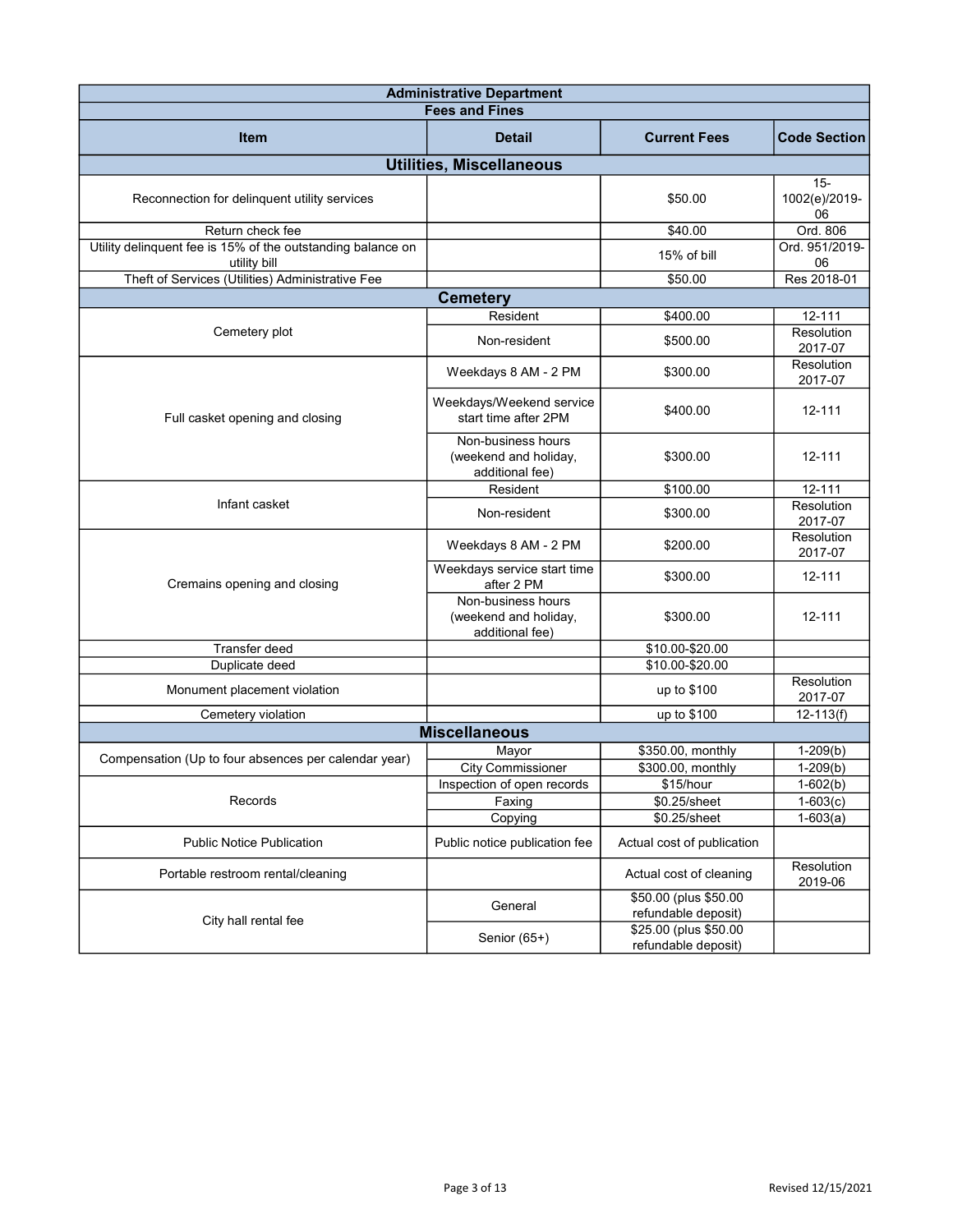| <b>Administrative Department</b> |                                                                                                               |                                                      |                     |  |
|----------------------------------|---------------------------------------------------------------------------------------------------------------|------------------------------------------------------|---------------------|--|
|                                  | <b>Fees and Fines</b>                                                                                         |                                                      |                     |  |
| <b>Item</b>                      | <b>Detail</b>                                                                                                 | <b>Current Fees</b>                                  | <b>Code Section</b> |  |
|                                  | <b>Licenses and Permits</b>                                                                                   |                                                      |                     |  |
| Solicitor's license              | Company (up to 1 individual<br>license included)                                                              | \$250.00 (annually)                                  | 5-207               |  |
|                                  | <b>Additional Individuals</b>                                                                                 | \$50.00 (per individual)                             |                     |  |
| Special events application fee   |                                                                                                               | \$50.00                                              | <b>Code 2016</b>    |  |
|                                  | Cereal malt beverage license<br>- for consumption                                                             | \$125.00                                             | $3-207(a)$          |  |
| Alcoholic beverages              | Cereal malt beverage license<br>- not for consumption                                                         | \$75.00                                              | $3-207(b)$          |  |
|                                  | <b>Animal Control</b>                                                                                         |                                                      |                     |  |
|                                  | 1st offense                                                                                                   | \$50.00                                              | $2-209(d)$          |  |
| Dogs at-large                    | <b>Additional offenses</b>                                                                                    | \$10.00/each additional<br>offense                   | $2-209(d)$          |  |
|                                  | Habitual violators/violations                                                                                 | $$100 - $500$                                        | $2 - 210(a)$        |  |
| Dog feeding                      |                                                                                                               | \$6.00/day                                           | $2 - 213$           |  |
| Unclaimed dog impoundment costs  | All costs associated with<br>impounded dog will be sent to<br>owner of animal including<br>Humane Society fee | Current impoundment, food<br>and Humane Society fees |                     |  |
|                                  | At-large                                                                                                      | $$250 - $500$                                        | $2 - 303(a)$        |  |
| Dangerous dogs                   | Attack on human                                                                                               | \$500.00                                             | $2 - 303(b)$        |  |
|                                  | Attack on another animal                                                                                      | \$250.00                                             | $2 - 303(c)$        |  |
| Dog threat to public safety      |                                                                                                               | up to \$1000                                         | 2-304               |  |
| Cruelty to animals               |                                                                                                               | $$100 - $1,000$                                      | $2 - 108.1(f)$      |  |
| Specified animal permits         |                                                                                                               | \$25.00                                              | $2 - 213$           |  |
|                                  | <b>Scrap Metal</b>                                                                                            |                                                      |                     |  |
|                                  | Registration                                                                                                  | \$100.00                                             | $5-403(b)$          |  |
| Scrap metal dealer               | Registration renewal                                                                                          | \$100.00                                             | $5-404(a)$          |  |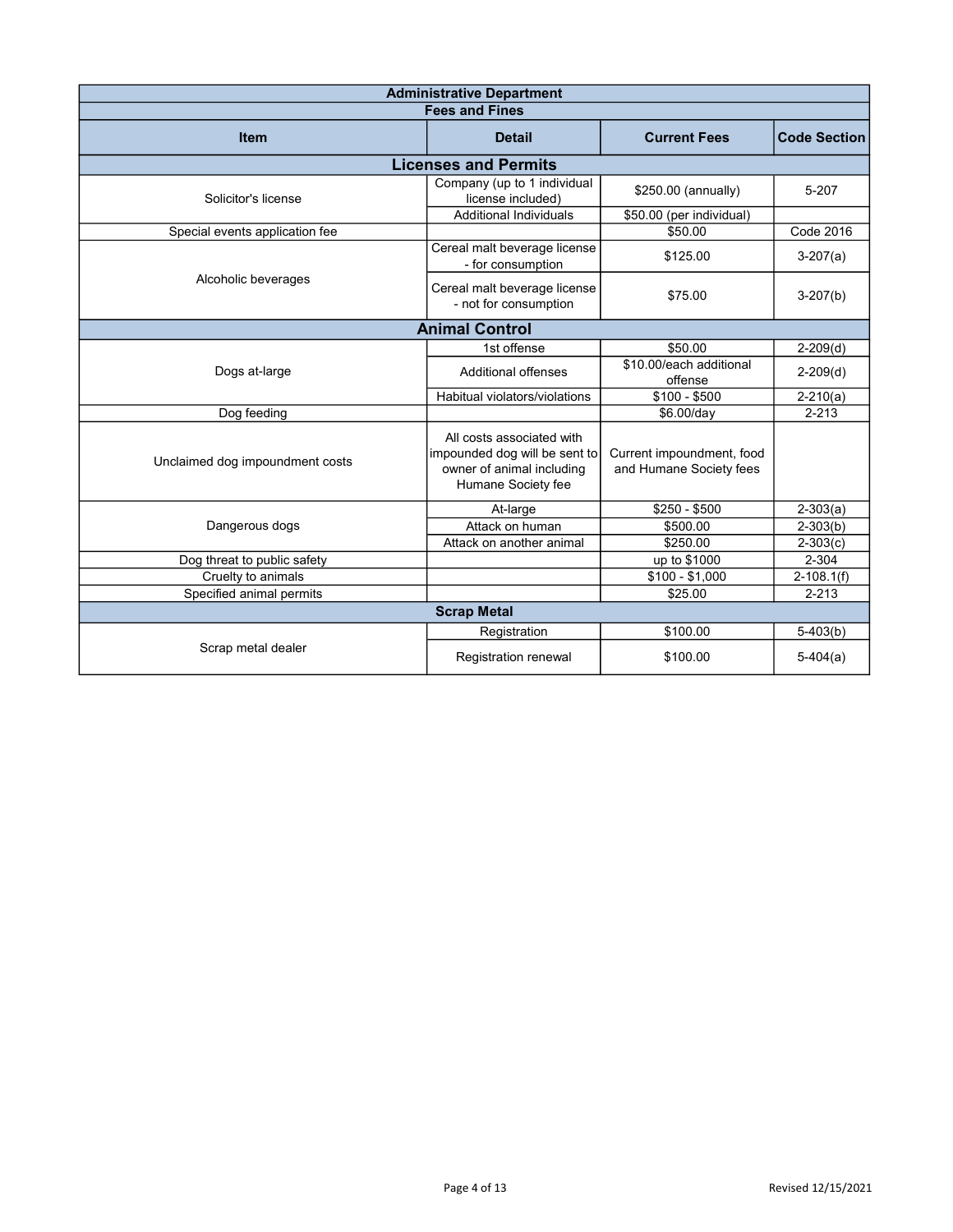| <b>Building, Planning and Zoning Department</b><br><b>Fees and Fines</b> |                                         |                                                                                    |                                                            |                       |                     |
|--------------------------------------------------------------------------|-----------------------------------------|------------------------------------------------------------------------------------|------------------------------------------------------------|-----------------------|---------------------|
|                                                                          |                                         |                                                                                    | <b>Proposed Fee(s)</b>                                     |                       |                     |
| <b>Item</b>                                                              | <b>Detail</b>                           | <b>Current Fees</b><br>(Application or<br>other); Fine                             | <b>Plan Review Fee</b>                                     | <b>Inspection Fee</b> | <b>Code Section</b> |
|                                                                          |                                         | <b>Rezoning</b>                                                                    |                                                            |                       |                     |
|                                                                          | 0-5 acres                               | \$200.00                                                                           |                                                            |                       |                     |
| Residential                                                              | 5.1-10 acres                            | \$225.00                                                                           | Actual cost of<br>contractual services                     |                       | Ord. 545            |
|                                                                          | 10.1-20 acres                           | \$250.00                                                                           | incurred by City                                           |                       |                     |
|                                                                          | $20.1 + acres$                          | \$275.00                                                                           |                                                            |                       |                     |
|                                                                          | 0-5 acres                               | \$300.00                                                                           |                                                            |                       |                     |
| Commercial                                                               | 5.1-10 acres                            | \$325.00                                                                           | Actual cost of<br>contractual services                     |                       |                     |
|                                                                          | 10.1-20 acres                           | \$350.00                                                                           | incurred by City                                           |                       |                     |
|                                                                          | $20.1 + acres$                          | \$375.00                                                                           |                                                            |                       |                     |
|                                                                          | 0-5 acres                               | \$350.00                                                                           |                                                            |                       |                     |
| Industrial                                                               | 5.1-10 acres                            | \$375.00                                                                           | Actual cost of<br>contractual services                     |                       |                     |
|                                                                          | 10.1-20 acres                           | \$400.00                                                                           | incurred by City                                           |                       |                     |
|                                                                          | $20.1 + acres$                          | \$425.00                                                                           |                                                            |                       |                     |
|                                                                          |                                         | <b>Use Permitted Upon Review</b>                                                   |                                                            |                       |                     |
|                                                                          | $0 - 1$ acres                           | \$150.00                                                                           | Actual cost of                                             |                       |                     |
| Use Permitted Upon Review                                                | $1.1 - 3$ acres                         | \$175.00                                                                           | contractual services                                       |                       | Ord. 544            |
|                                                                          | 3 acres & larger                        | \$200.00                                                                           | incurred by City                                           |                       |                     |
|                                                                          |                                         | <b>Variance</b>                                                                    |                                                            |                       |                     |
| <b>Board of Zoning Appeals</b>                                           |                                         | \$200.00<br><b>Plats</b>                                                           |                                                            |                       |                     |
|                                                                          |                                         | $$100.00 + $5.00$ Per                                                              |                                                            |                       |                     |
|                                                                          | 1 - 10 lots                             | Lot<br>$$150.00 + $4.00$ Per                                                       |                                                            |                       |                     |
|                                                                          | 11 - 50 lots                            | Lot<br>\$200.00 + \$3.00 Per                                                       | Actual cost of                                             |                       |                     |
| Preliminary                                                              | 51 - 150 lots<br>151 - 500 lots         | Lot<br>\$250.00 + \$2.00 Per                                                       | contractual services<br>incurred by City                   |                       |                     |
|                                                                          | 501 lots & greater                      | Lot<br>\$300.00 + \$1.00 Per                                                       |                                                            |                       |                     |
|                                                                          | 1 - 10 lots                             | Lot<br>$$100.00 + $5.00$ Per<br>Lot                                                |                                                            |                       |                     |
|                                                                          | 11 - 50 lots                            | $$150.00 + $4.00$ Per<br>Lot                                                       |                                                            |                       |                     |
| Final                                                                    | 51 - 150 lots                           | \$200.00 + \$3.00 Per<br>Lot                                                       | Actual cost of<br>contractual services<br>incurred by City |                       |                     |
|                                                                          | 151 - 500 lots                          | \$250.00 + \$2.00 Per<br>Lot                                                       |                                                            |                       |                     |
|                                                                          | 501 lots & greater                      | $$300.00 + $1.00$ Per<br>Lot<br><b>Lot Modifications</b>                           |                                                            |                       |                     |
|                                                                          | Five or fewer                           | \$100.00                                                                           |                                                            |                       | 17-106(a)i          |
| Lot split; sub-division                                                  | More than five                          | \$150.00                                                                           | Actual cost of<br>contractual services<br>incurred by City |                       | 17-106(a)ii         |
|                                                                          | Lot Consolidation - Non-<br>Residential | \$40 per lot for 1st two<br>lots and \$20 per<br>additional lot +<br>recording fee | Actual cost of                                             |                       |                     |
| Lot Consolidation                                                        | Lot Consolidation -<br>Residential      | \$20 per lot for 1st two<br>lots and \$10 per                                      | contractual services<br>incurred by City                   |                       |                     |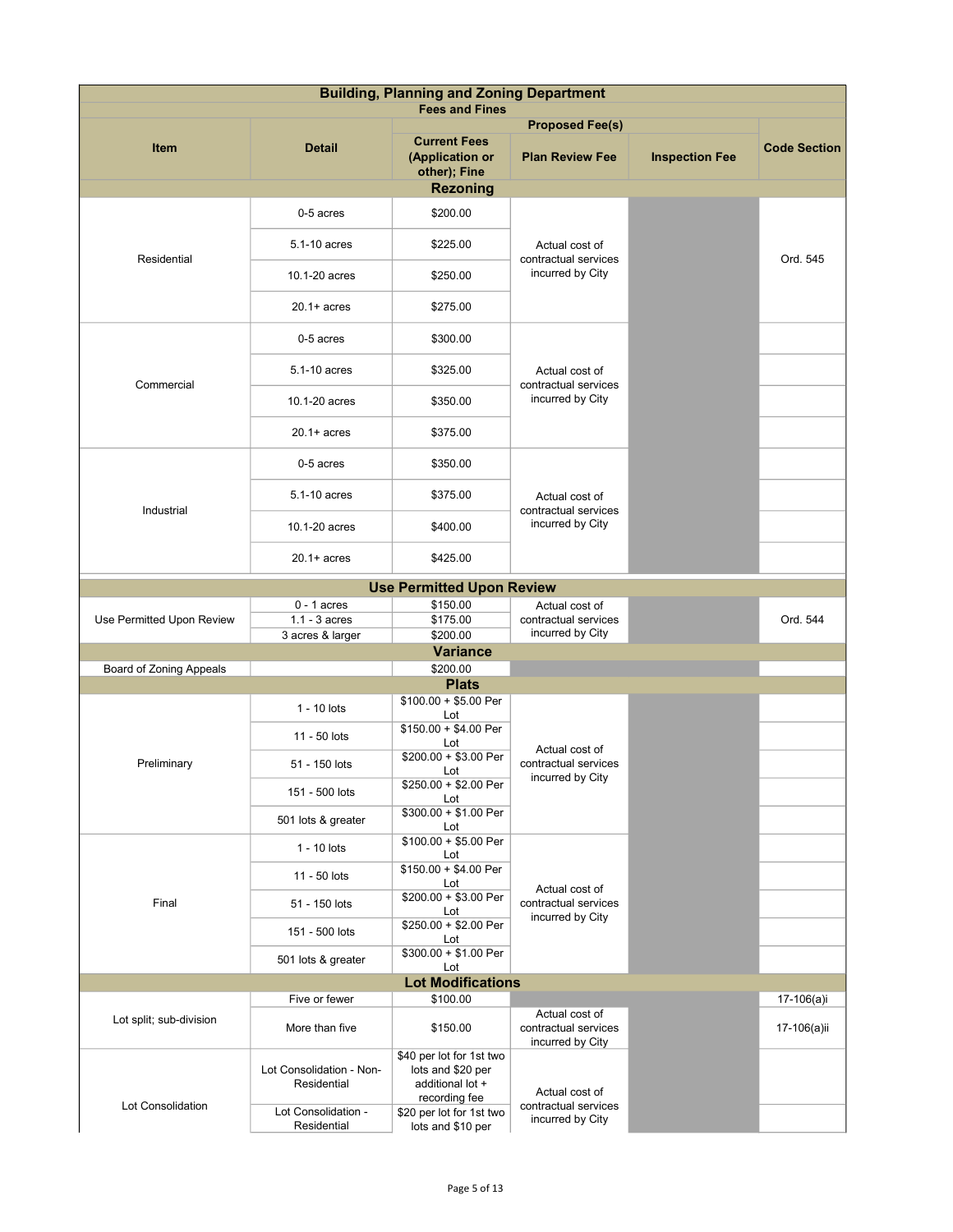|                           | <b>Building, Planning and Zoning Department</b> |                                                        |                                                            |                       |                        |
|---------------------------|-------------------------------------------------|--------------------------------------------------------|------------------------------------------------------------|-----------------------|------------------------|
|                           |                                                 | <b>Fees and Fines</b>                                  |                                                            |                       |                        |
|                           |                                                 |                                                        | <b>Proposed Fee(s)</b>                                     |                       |                        |
| <b>Item</b>               | <b>Detail</b>                                   | <b>Current Fees</b><br>(Application or<br>other); Fine | <b>Plan Review Fee</b>                                     | <b>Inspection Fee</b> | <b>Code Section</b>    |
|                           | Lot Line Adjustment                             | additional lot +<br>recording fee                      |                                                            |                       |                        |
|                           |                                                 | <b>Site/Development Plan Review</b>                    |                                                            |                       |                        |
|                           | Up to 5,000 sq. ft.                             | \$100.00                                               |                                                            |                       |                        |
| Preliminary - Residential | 5,001 sq. ft - 10,000 sq. ft.                   | \$150.00                                               | \$50.00                                                    |                       |                        |
|                           | 10,001 sq. ft. - 25,000 sq.<br>ft.              | \$200.00                                               |                                                            |                       |                        |
|                           | 25,001 sq. ft. & greater                        | \$250.00                                               |                                                            |                       |                        |
|                           | Up to 5,000 sq. ft.                             | \$100.00                                               |                                                            |                       |                        |
| Preliminary - Commercial  | 5,001 sq. ft - 10,000 sq. ft.                   | \$150.00                                               | Actual cost of<br>contractual services                     |                       |                        |
|                           | 10,001 sq. ft. - 25,000 sq.<br>ft.              | \$200.00                                               | incurred by City                                           |                       |                        |
|                           | 25,001 sq. ft. & greater                        | \$250.00                                               |                                                            |                       |                        |
|                           | Up to 10,000 sq. ft.                            | \$100.00                                               |                                                            |                       |                        |
| Preliminary - Industrial  | 10,001 sq. ft. - 50,000 sq.<br>ft.              | \$200.00                                               | Actual cost of<br>contractual services<br>incurred by City |                       |                        |
|                           | 50,001 sq. ft. - 100,000 sq.<br>ft.             | \$300.00                                               |                                                            |                       |                        |
|                           | 100,001 sq. ft. & greater                       | \$400.00                                               |                                                            |                       |                        |
|                           | Up to 5,000 sq. ft.                             |                                                        |                                                            |                       |                        |
| Final - Commercial        | 5,001 sq. ft - 10,000 sq. ft.                   |                                                        | 10% of final permit                                        |                       | Resolution 2021-       |
|                           | 10,001 sq. ft. - 25,000 sq.<br>ft.              |                                                        | amount                                                     |                       | 11                     |
|                           | 25,001 sq. ft. & greater                        |                                                        |                                                            |                       |                        |
|                           | Up to 10,000 sq. ft.                            |                                                        |                                                            |                       |                        |
|                           | 10,001 sq. ft. - 50,000 sq.<br>ft.              |                                                        | 10% of final permit                                        |                       | Resolution 2021-       |
| Final - Industrial        | 50,001 sq. ft. - 100,000 sq.<br>ft.             |                                                        | amount                                                     |                       | 11                     |
|                           | 100,001 sq. ft. & greater                       |                                                        |                                                            |                       |                        |
| Filing                    | <b>Recording Fee</b>                            | Actual cost of Douglas<br>County recording fee         | \$0.00                                                     |                       |                        |
|                           | <b>Publication Fee</b>                          | Actual cost of<br>publication                          | \$0.00                                                     |                       |                        |
|                           |                                                 | <b>Development Fees</b>                                |                                                            |                       |                        |
|                           | Residential                                     | \$750.00                                               |                                                            |                       |                        |
| Electric meter hook-up    | Duplex                                          | \$925.00                                               |                                                            |                       |                        |
|                           | Commercial                                      | <b>Actual Cost</b>                                     |                                                            |                       | Resolution 2019-<br>06 |
| Temporary electric        |                                                 | \$100.00                                               |                                                            |                       |                        |
|                           | 3/4"                                            | \$1,500.00                                             |                                                            |                       |                        |
| Water meter               | 1"                                              | \$1,750.00                                             |                                                            |                       |                        |
|                           | 1-1/2" and larger                               | <b>Actual Cost</b>                                     |                                                            |                       |                        |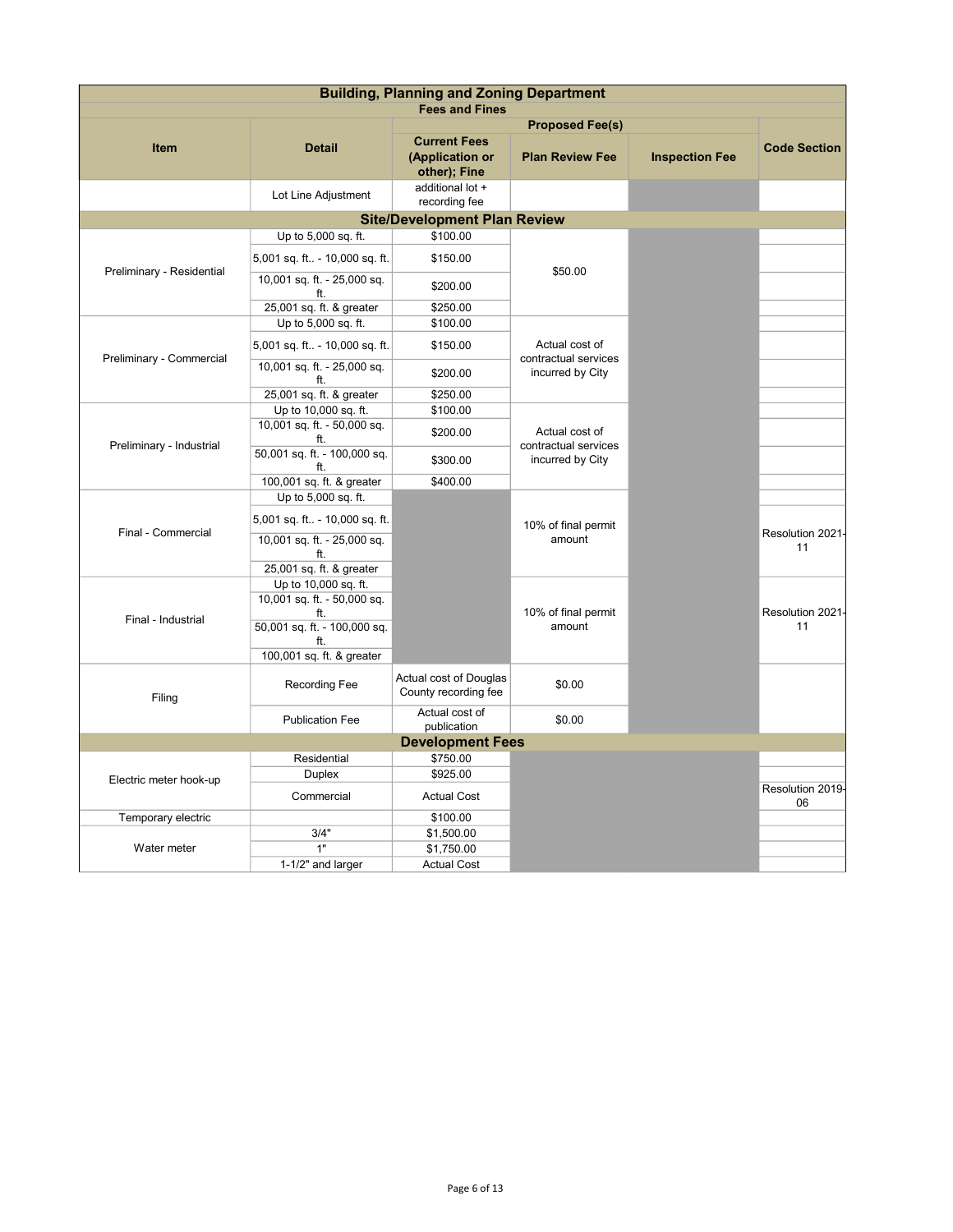|                                                                                    |                                                                 | <b>Building, Planning and Zoning Department</b><br><b>Fees and Fines</b>                                                           |                        |                       |                     |  |
|------------------------------------------------------------------------------------|-----------------------------------------------------------------|------------------------------------------------------------------------------------------------------------------------------------|------------------------|-----------------------|---------------------|--|
|                                                                                    |                                                                 |                                                                                                                                    | <b>Proposed Fee(s)</b> |                       |                     |  |
| Item                                                                               | <b>Detail</b>                                                   | <b>Current Fees</b><br>(Application or<br>other); Fine                                                                             | <b>Plan Review Fee</b> | <b>Inspection Fee</b> | <b>Code Section</b> |  |
| Sewer tap                                                                          |                                                                 | \$300.00                                                                                                                           |                        |                       |                     |  |
| Sanitary sewer connection<br>Municipal Utility District ("MUD")<br><b>Bond Fee</b> |                                                                 | \$0.00<br>\$250.00                                                                                                                 |                        | \$300.00              | $15-123(a)$         |  |
|                                                                                    | 0-5 acres                                                       | \$200.00                                                                                                                           |                        |                       |                     |  |
| Floodplain Development Fee -<br>Residential                                        | 5.1-10 acres                                                    | \$225.00                                                                                                                           |                        |                       |                     |  |
|                                                                                    | 10.1-20 acres                                                   | \$250.00                                                                                                                           |                        |                       |                     |  |
|                                                                                    | $20.1 + acres$                                                  | \$275.00                                                                                                                           |                        |                       |                     |  |
|                                                                                    | 0-5 acres                                                       | \$300.00                                                                                                                           |                        |                       |                     |  |
| Floodplain Development Fee -<br>Commercial                                         | 5.1-10 acres                                                    | \$325.00                                                                                                                           |                        |                       |                     |  |
|                                                                                    | 10.1-20 acres                                                   | \$350.00                                                                                                                           |                        |                       |                     |  |
|                                                                                    | $20.1 + acres$                                                  | \$375.00                                                                                                                           |                        |                       |                     |  |
|                                                                                    | 0-5 acres                                                       | \$350.00                                                                                                                           |                        |                       |                     |  |
| Floodplain Development Fee -<br>Industrial                                         | 5.1-10 acres                                                    | \$375.00                                                                                                                           |                        |                       |                     |  |
|                                                                                    | 10.1-20 acres                                                   | \$400.00                                                                                                                           |                        |                       |                     |  |
|                                                                                    | $20.1 + acres$                                                  | \$425.00                                                                                                                           |                        |                       |                     |  |
|                                                                                    | Residential (per unit)                                          | \$200.00                                                                                                                           |                        |                       |                     |  |
| Park Impact Fee                                                                    | Non-Residential                                                 | \$0.12 per sf of gross<br>floor area for<br>commercial develop.;<br>\$.06 per sf of gross<br>floor area for industrial<br>develop. |                        |                       | Ord. 758            |  |
|                                                                                    | Water for single family<br>dwelling                             | \$500.00                                                                                                                           |                        |                       | 15-123 (c)i         |  |
|                                                                                    | Water for two family or<br>duplex                               | \$750.00                                                                                                                           |                        |                       | 15-123 (c)ii        |  |
| Water impact fee                                                                   | Water for first 2 units of<br>each multi-family dwelling        | \$750.00                                                                                                                           |                        |                       | 15-123 (c)iii       |  |
|                                                                                    | Water for each additional<br>unit of a multi-family<br>dwelling | \$250.00                                                                                                                           |                        |                       | 15-123 (c)iii       |  |
|                                                                                    | Water for non-residential<br>(Commercial & Industrial)          | \$150 per population<br>equivalent or use                                                                                          |                        |                       | $15-123(d)$         |  |
|                                                                                    | Sewer for single family<br>dwelling                             | \$3,250.00                                                                                                                         |                        |                       | 15-123(b)i          |  |
|                                                                                    | Sewer for two family or<br>duplex                               | \$6,500.00                                                                                                                         |                        |                       | 15-123(b)ii         |  |
| Sewer impact fee                                                                   | Sewer for first 2 units of<br>each multi-family dwelling        | \$6,500.00                                                                                                                         |                        |                       | 15-123(b)iii        |  |
|                                                                                    | Sewer for each additional<br>unit of a multi-family<br>dwelling | \$750 per unit after the<br>first two                                                                                              |                        |                       | 15-123(b)iii        |  |
|                                                                                    | Sewer for non-residential<br>buildings                          | \$3,250.00                                                                                                                         |                        |                       | 15-123(b)iv         |  |
|                                                                                    |                                                                 | <b>Building Permits</b>                                                                                                            |                        |                       |                     |  |
| Electrical                                                                         |                                                                 |                                                                                                                                    |                        | \$50.00               |                     |  |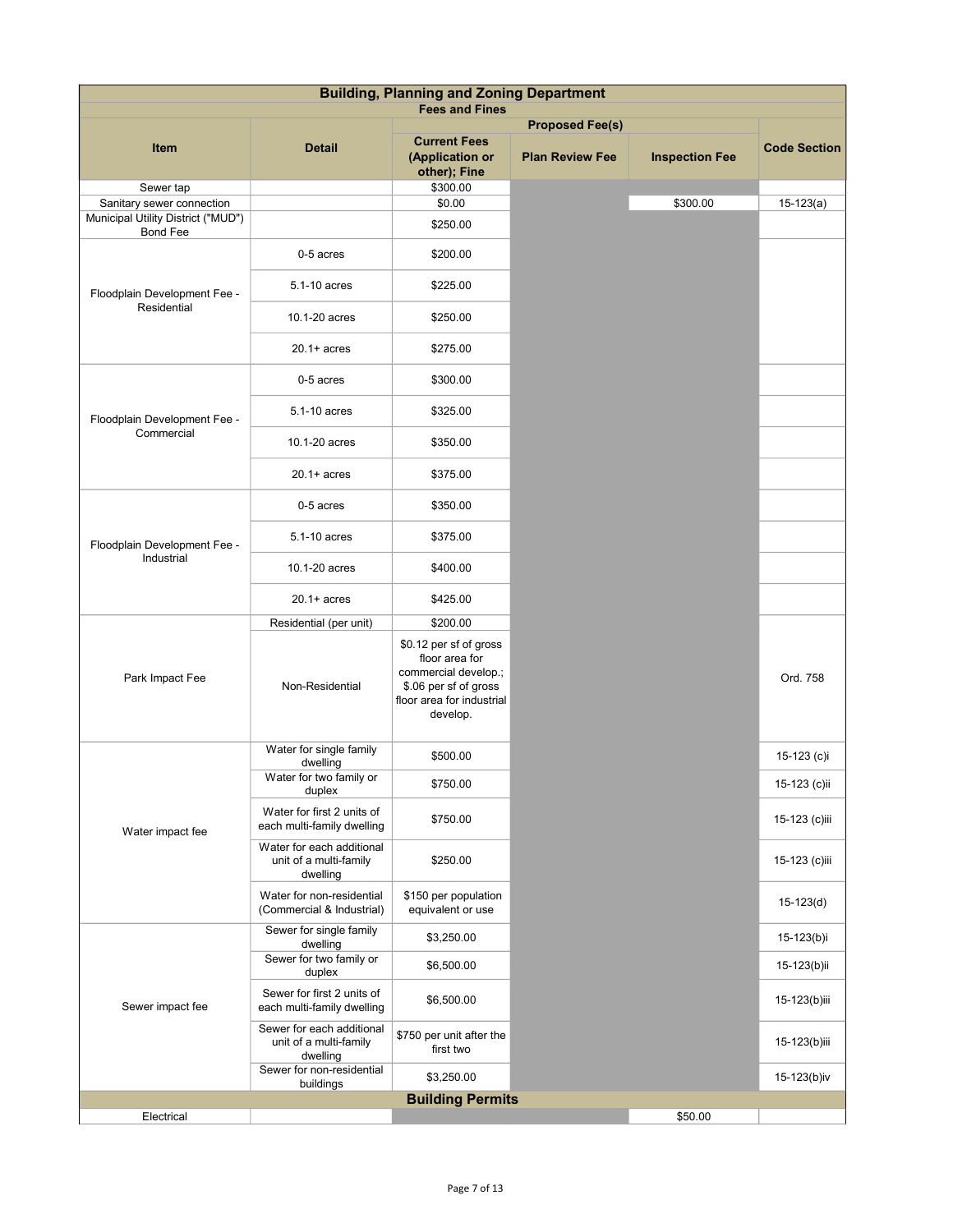|                                                        | <b>Building, Planning and Zoning Department</b> |                                                                                                         |                        |                                                                                |                          |
|--------------------------------------------------------|-------------------------------------------------|---------------------------------------------------------------------------------------------------------|------------------------|--------------------------------------------------------------------------------|--------------------------|
|                                                        |                                                 | <b>Fees and Fines</b>                                                                                   | <b>Proposed Fee(s)</b> |                                                                                |                          |
| <b>Item</b>                                            | <b>Detail</b>                                   | <b>Current Fees</b><br>(Application or<br>other); Fine                                                  | <b>Plan Review Fee</b> | <b>Inspection Fee</b>                                                          | <b>Code Section</b>      |
| Parallel Generation Plan Review                        |                                                 |                                                                                                         | \$250.00               |                                                                                | Resolution 2019-<br>06   |
| Temporary electric service                             | (special event tents)                           |                                                                                                         |                        | \$25.00                                                                        |                          |
| Plumbing                                               |                                                 |                                                                                                         |                        | \$50.00                                                                        |                          |
| <b>Gas Pressure</b><br>Mechanical                      |                                                 |                                                                                                         |                        | \$20.00<br>\$50.00                                                             |                          |
|                                                        |                                                 |                                                                                                         |                        |                                                                                |                          |
| Excavation                                             |                                                 | Calculated based on<br>valuation (\$50.00 min.)                                                         |                        |                                                                                |                          |
| Demolition                                             | Non-Residential                                 | $$25.00 + $2,000$<br>performance bond                                                                   |                        |                                                                                |                          |
|                                                        | Residential                                     |                                                                                                         |                        | Based on valuation<br>/\$25.00 minimum<br>Calculated based on                  |                          |
| Accessory building/Storage shed                        | with foundation                                 |                                                                                                         |                        | valuation (\$50.00 min.)                                                       |                          |
|                                                        | > 120 but < 200 sq. ft.                         |                                                                                                         |                        | \$50.00                                                                        |                          |
|                                                        | Above-ground pre-                               |                                                                                                         |                        |                                                                                |                          |
| Swimming pool                                          | fabricated; $\geq 24$ inches<br>deep            |                                                                                                         |                        | \$25.00                                                                        |                          |
|                                                        | In-ground                                       |                                                                                                         |                        | Calculated based on<br>valuation                                               |                          |
| Private sewer disposal system<br>(septic system)       |                                                 |                                                                                                         |                        | \$50.00                                                                        | $15-403(b)$              |
| Footing; Foundation; Concrete<br>retaining wall        |                                                 |                                                                                                         |                        | \$0.05/sq.ft. (\$50.00 min.)                                                   |                          |
| Framing                                                |                                                 |                                                                                                         |                        | \$50.00                                                                        |                          |
| Fence                                                  |                                                 |                                                                                                         |                        | \$50.00                                                                        |                          |
| Re-roof                                                | Residential                                     |                                                                                                         |                        | \$50.00<br>Calculated based on                                                 |                          |
|                                                        | Non-Residential                                 |                                                                                                         |                        | valuation                                                                      | Ord. 758                 |
| <b>Deck</b>                                            |                                                 |                                                                                                         |                        | \$50.00                                                                        |                          |
| Driveway approach                                      |                                                 |                                                                                                         |                        | \$50.00                                                                        | 13-202                   |
| Moving                                                 | Mobile homes<br>Building                        | \$50.00<br>\$300.00 plus actual                                                                         |                        |                                                                                | 4-803<br>8-107           |
| Reinspection (2nd inspection)                          |                                                 | city labor costs                                                                                        |                        | \$75.00                                                                        | Res. 2009-10             |
| Mobile manufactured home<br>(installation)             |                                                 |                                                                                                         |                        | \$60.00 (Electric Service,<br>Gas line, and Final<br>Occupancy)                |                          |
| Temporary Certificate of                               | Residential                                     |                                                                                                         |                        | \$100.00, valid 30 days;<br>\$90.00 refund if<br>completed within 30 days      | Res. 2009-10             |
| Occupancy                                              | Commercial                                      |                                                                                                         |                        | \$1,500.00, valid 90 days;<br>\$1,250.00 refund if<br>completed within 90 days |                          |
| Work commencing before<br>issuance                     | All building permits                            |                                                                                                         |                        | Double permit fee                                                              | City Code: 4-<br>109.1.5 |
|                                                        |                                                 | <b>Miscellaneous Permits</b>                                                                            |                        |                                                                                |                          |
|                                                        | General/Banner                                  | \$25.00                                                                                                 |                        |                                                                                | 16-1216                  |
| Sign                                                   | <b>Commercial/Business</b><br>promotions        | \$75.00                                                                                                 |                        |                                                                                | 16-1216                  |
|                                                        | Electrical                                      | additional \$25.00                                                                                      |                        |                                                                                | Resolution 2019-<br>06   |
|                                                        | Type II - Seasonal                              | \$25.00                                                                                                 |                        |                                                                                | 16-410                   |
| Outdoor seasonal sales                                 | Type III - UPUR approval<br>necessary           | \$40.00                                                                                                 |                        |                                                                                | 16-410                   |
| Temporary tent                                         |                                                 | \$25.00                                                                                                 |                        |                                                                                |                          |
| Fowl/Special Animal; keeping<br>Wind Energy Conversion |                                                 | \$0.00                                                                                                  |                        | \$20.00 (annually)                                                             | Ord. 1017                |
| Systems Transfer fee                                   |                                                 | \$250.00                                                                                                |                        |                                                                                |                          |
| Right of Way Permit                                    |                                                 | \$90.00 for up to first<br>1200 linear ft;<br>additional \$90 for<br>each incremental 1200<br>linear ft |                        |                                                                                | Resolution 2019-<br>ХX   |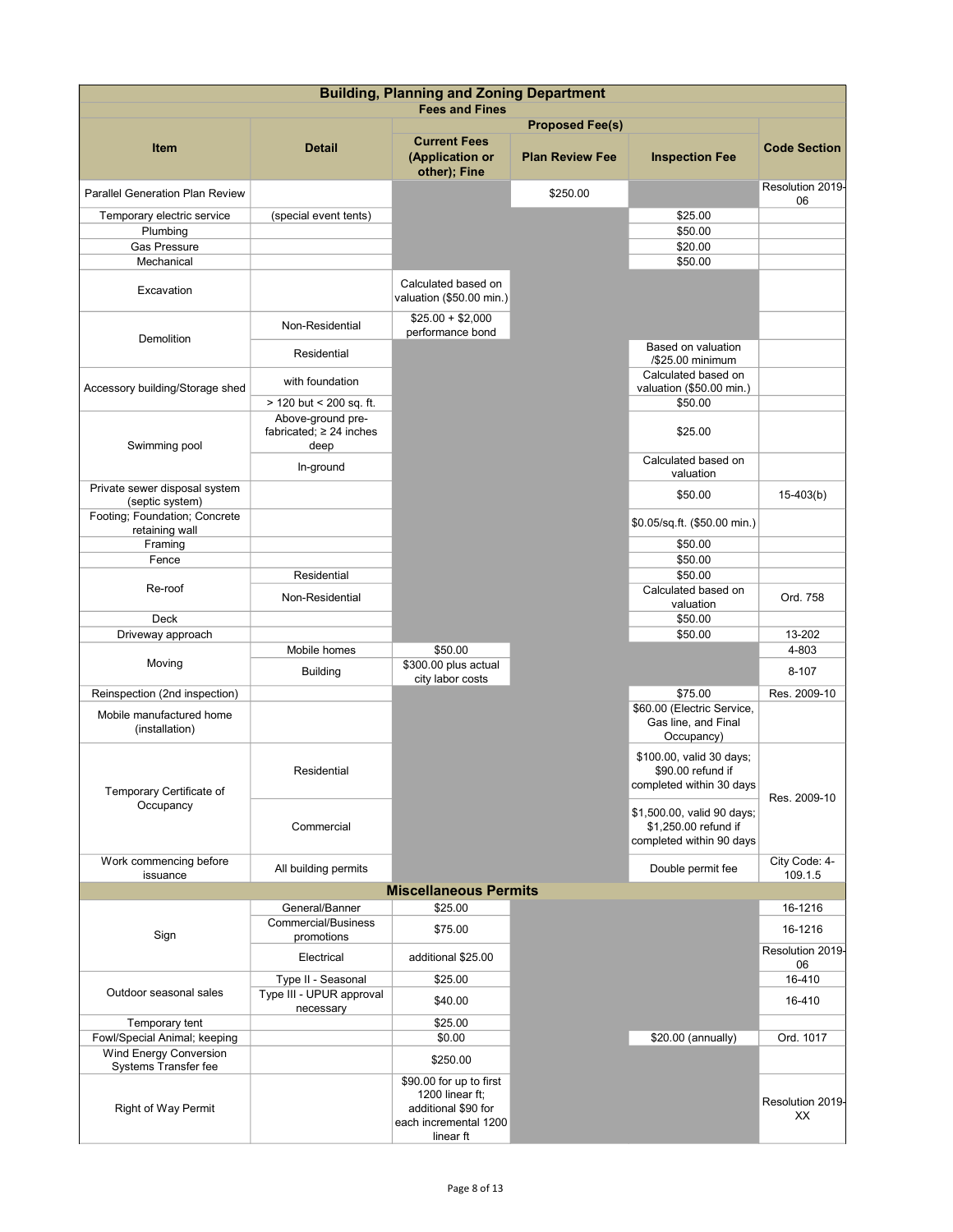| <b>Building, Planning and Zoning Department</b>   |                                          |                                                                                                                         |                        |                       |                        |
|---------------------------------------------------|------------------------------------------|-------------------------------------------------------------------------------------------------------------------------|------------------------|-----------------------|------------------------|
|                                                   |                                          | <b>Fees and Fines</b>                                                                                                   |                        |                       |                        |
|                                                   |                                          |                                                                                                                         | <b>Proposed Fee(s)</b> |                       |                        |
| <b>Item</b>                                       | <b>Detail</b>                            | <b>Current Fees</b><br>(Application or<br>other); Fine                                                                  | <b>Plan Review Fee</b> | <b>Inspection Fee</b> | <b>Code Section</b>    |
|                                                   |                                          | <b>Licenses</b>                                                                                                         |                        |                       |                        |
| Contractor's License                              |                                          | \$75.00 (annually)                                                                                                      |                        |                       |                        |
| Massage License                                   | Business and one therapist               | \$75 annually/\$35<br>renewal                                                                                           |                        |                       | Resolution 2019-<br>06 |
|                                                   | Therapist                                | \$75 annually/\$35<br>renewal                                                                                           |                        |                       | Resolution 2019-<br>06 |
| Mobile Food Vendor                                |                                          | \$100.00 annually                                                                                                       |                        |                       | Resolution 2019-<br>06 |
| License to sell precious metals or<br>pawn broker |                                          | \$25.00 annually                                                                                                        |                        |                       |                        |
| <b>Kennel License</b>                             |                                          |                                                                                                                         |                        | \$25.00 (annually)    | $2 - 215$              |
|                                                   |                                          | <b>Abatements</b>                                                                                                       |                        |                       |                        |
|                                                   | Non-Residential                          | $$200.00 +$<br>\$75.00/hour labor, per<br>employee (1 hour<br>min.) or actual cost of<br>contractual mower              |                        |                       |                        |
|                                                   | Residential                              | $$50.00 + $75.00/h$ our<br>labor, per employee (1<br>hour min.) or actual<br>cost of contractual<br>mower               |                        |                       |                        |
| Mowing                                            | Residential (vacant lot)                 | $$50.00 + $75.00/h$ our<br>labor, per employee (1<br>hour min. per lot)                                                 |                        |                       |                        |
|                                                   | <b>Unplatted Land</b>                    | $$200.00 +$<br>\$150.00/hour labor,<br>per employee (1 hour<br>min. per acre) or<br>actual cost of<br>contractual mower |                        |                       |                        |
| Failure to abate                                  | Health and welfare<br>nuisance           | \$100.00                                                                                                                |                        |                       | 8-209                  |
|                                                   | Motor vehicle nuisance                   | \$100.00                                                                                                                |                        |                       |                        |
|                                                   |                                          | <b>Miscellaneous Violations</b>                                                                                         |                        |                       |                        |
| Storm water management                            | Violation of approved<br>plan/permit     | \$100.00/offense/day                                                                                                    |                        |                       | 16-512                 |
| Zoning regulations                                | Violation of submitted,<br>approved plan | < \$500/offense/day                                                                                                     |                        |                       | 16-1003(1)a            |
| Subdivision regulations                           | Violation of same                        | $<$ \$500.00                                                                                                            |                        |                       | 17-204                 |
| Awning                                            | Violation of same                        | $<$ \$100.00                                                                                                            |                        |                       |                        |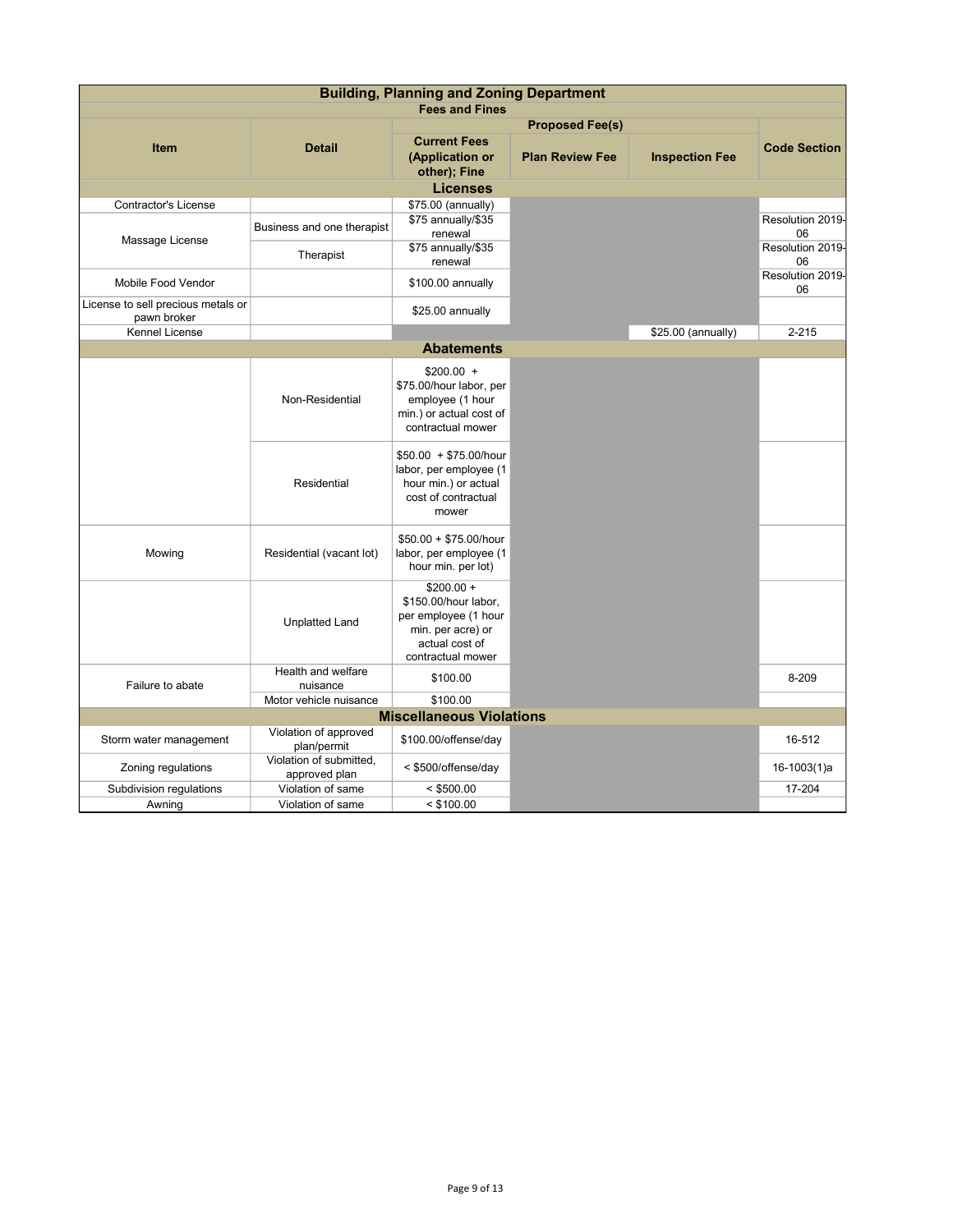|                             | <b>Building Permit Fee Schedule</b>                   |
|-----------------------------|-------------------------------------------------------|
| <b>Total Valuation</b>      | <b>Current fees</b>                                   |
| \$1 to \$500                | \$23.50                                               |
|                             | \$23.50 for the first \$500 plus \$3.05 for each      |
|                             | additional \$100 or fraction thereof, to and          |
| \$501 to \$2,000            | including \$2,000.                                    |
|                             | \$69.25 for the first \$2,000 plus \$10.89 for each   |
|                             | additional \$1,000 or fraction thereof, to and        |
| \$2,000 to \$25,000         | including \$25,000.                                   |
|                             | \$391.25 for the first \$25,000 plus \$10.10 for      |
|                             | each additional \$1,000 or fraction thereof, to and   |
| \$25,001 to \$50,000        | including \$50,000.                                   |
|                             | \$643.75 for the first \$50,000 plus \$7.00 for each  |
|                             | additional \$1,000 or fraction thereof, to and        |
| \$50,001 to \$100,000       | including \$100,000                                   |
|                             | \$993.75 for the first \$100,000 plus \$5.60 for      |
|                             | each additional \$1,000 or fraction thereof, to and   |
| \$100,001 to \$500,000      | including \$500,000.                                  |
|                             | \$3,233.75 for the first \$500,000 plus \$4.75 for    |
|                             | each additional \$1,000 or fraction thereof, to and   |
| \$500,001 to \$1,000,000    | including \$1,000,000.                                |
|                             | \$5,608.75 for the first \$ 1,000,000 plus \$3.15 for |
|                             | each additional \$1,000 or fraction thereof, to and   |
| \$1,000,001 to \$5,000,000  | including \$5,000,000.                                |
|                             | \$17,980.92 for the first \$5,000,000 plus \$1.54     |
|                             | for each additional \$1,000 or fraction thereof, to   |
| \$5,000,001 to \$15,000,000 | and including \$15,000,000.                           |
|                             |                                                       |
|                             | \$33,562.30 for the first \$15,000,000 plus \$1.02    |
| \$15,000,001 and above      | for each additional \$1,000 or fraction thereof.      |

## Inspection and Other Fees

⧠ Inspections outside of normal business hours (minimum charges - two hours) -\$47.00 per hour

 $\Box$  Inspections for which no fee is specifically indicated (minimum charge - one-half hour) -\$47.00 per hour.\*

□ Additional plan review required by changes, additions or revisions to approved plans (minimum charge - one-half hour) - \$47.00 per hour or the total hourly cost to City of Eudora, whichever is the greatest. This cost shall include supervision, overhead, equipment, hourly wages and fringe benefits of the employees involved.

□ Any person who commences any work before obtaining the necessary permits and paying the necessary permit fees shall pay an additional fee equal to 100 percent of the permit fee set forth above, which is in addition to all other required permit fees.

□ The permit applicant shall pay costs of any third party plan review required by the size or complexity of the building project, as determined by the codes administrator.

 $\square$  Solar photovoltaic (PV) systems (up to 13.44 kW) and solar thermal systems requiring no structural changes to the building -  $$115.00.^{\rm 1}$  For every kW, measured in whole increments of 1 kW, over 13.44 kW the flat rate shall increase by \$10 per kW.

## Note:

Flat fee covers plan review, inspection and one re-inspection. Submittal shall include structural details of the roof on which the system will be mounted. Structural Engineer's certification may be required. Installation shall be according to manufacturer's recommended method and the 2005 NEC.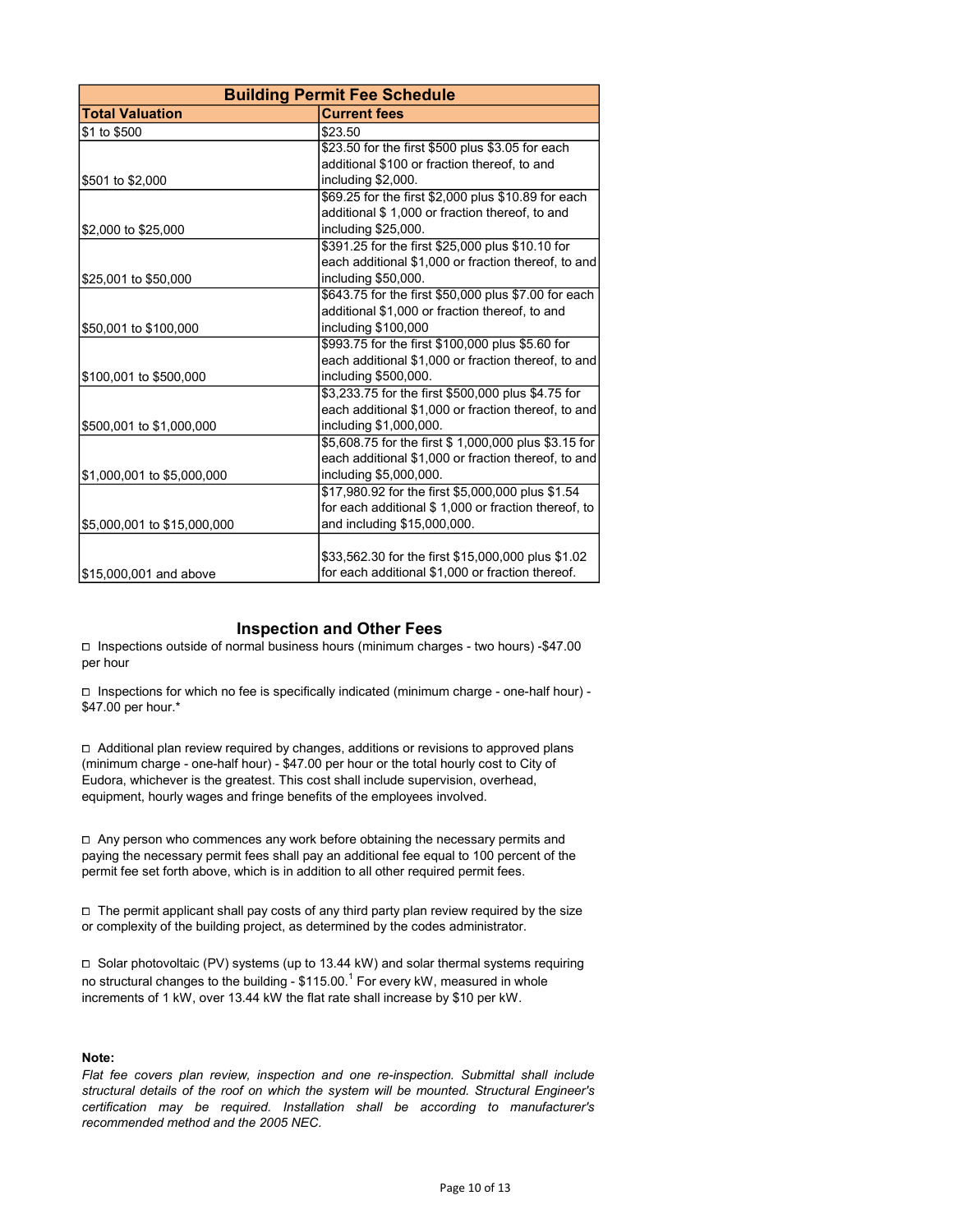| <b>Fire Department</b>                                                                                                                                           |                                                          |                           |                                |  |  |
|------------------------------------------------------------------------------------------------------------------------------------------------------------------|----------------------------------------------------------|---------------------------|--------------------------------|--|--|
| <b>Fees and Fines</b>                                                                                                                                            |                                                          |                           |                                |  |  |
| <b>Item</b>                                                                                                                                                      | <b>Detail</b>                                            | <b>Current Fees/Fines</b> | <b>Code Section</b>            |  |  |
| <b>Permit</b>                                                                                                                                                    |                                                          |                           |                                |  |  |
|                                                                                                                                                                  | Commercial                                               | \$50                      | $7-302(b)$                     |  |  |
|                                                                                                                                                                  | <b>Violations</b>                                        |                           |                                |  |  |
| <b>Burn</b>                                                                                                                                                      | Residential and agricultural<br>burning without a permit | \$50 to \$500             | $7-302$ (f)                    |  |  |
|                                                                                                                                                                  | Commercial and industrial<br>burning without a permit    | \$100 to \$500            | $7-302(f)$                     |  |  |
| Fire Code                                                                                                                                                        | Violation of fire protection<br>code                     | \$25 to \$250             | <b>IFC 2012</b><br>Section 109 |  |  |
| Violation of the sale or<br>discharge of fireworks in city<br>Fireworks<br>7-401 - 402<br>\$50 to \$500<br>limits outside of time and date<br>sanctioned by City |                                                          |                           |                                |  |  |
| NOTE: Each day that a violation continues after due notice has been served shall be deemed a separate<br>offense. Reference IFC 2012 Section 109.4               |                                                          |                           |                                |  |  |
|                                                                                                                                                                  | NOTE: Court costs may be accessed for any violation.     |                           |                                |  |  |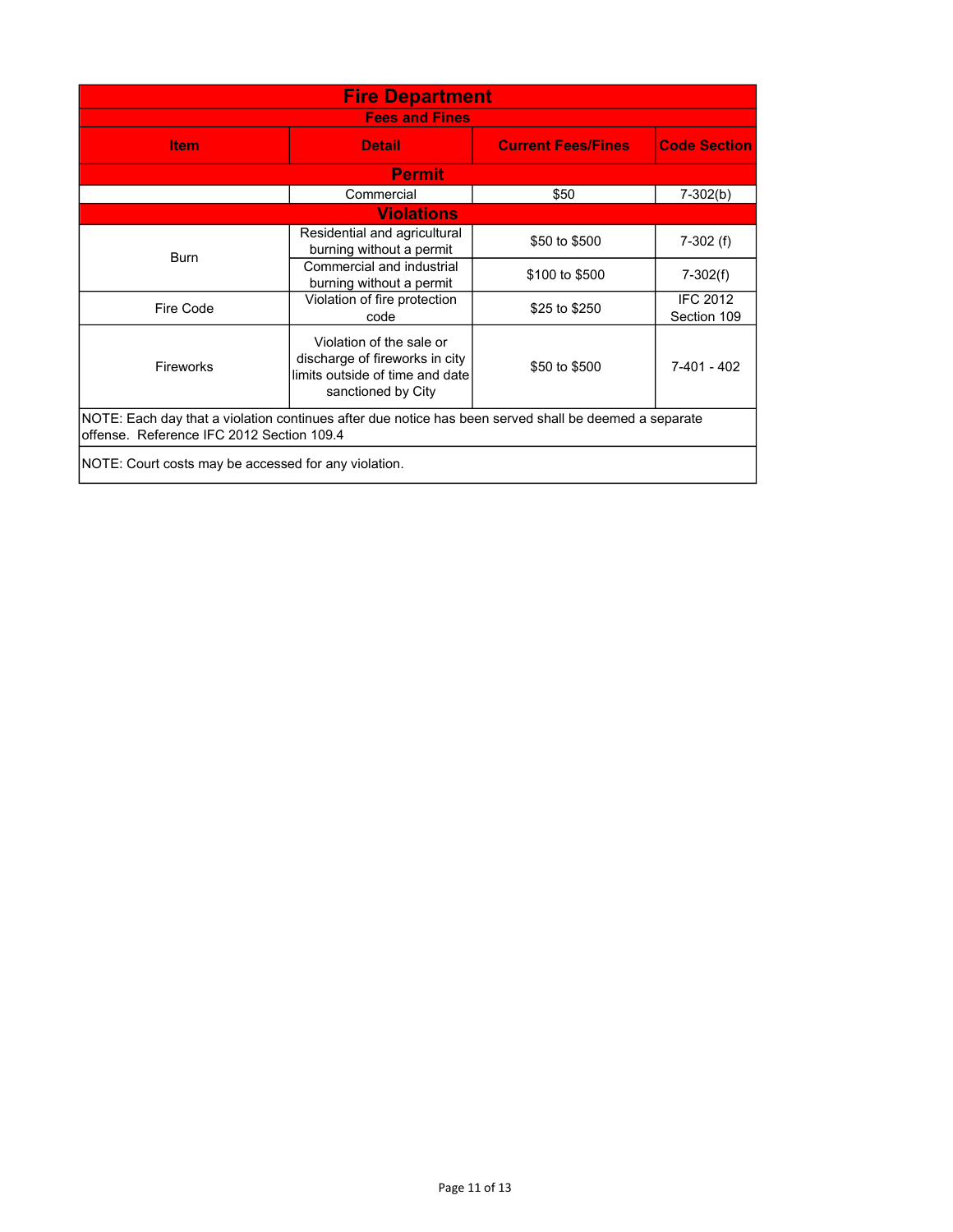| <b>Police Department</b>                                                                                                                                         |                            |                           |                                   |  |
|------------------------------------------------------------------------------------------------------------------------------------------------------------------|----------------------------|---------------------------|-----------------------------------|--|
|                                                                                                                                                                  | <b>Fees and Fines</b>      |                           |                                   |  |
| <b>Item</b>                                                                                                                                                      | <b>Detail</b>              | <b>Current Fees/Fines</b> | <b>Code Section</b>               |  |
|                                                                                                                                                                  | <b>Court</b>               |                           |                                   |  |
| Court costs (\$.50 to Douglas<br>County Crime Stoppers, \$22.50 to<br>state, \$70 court fee to city, \$4<br>training fee to city, \$1 Judicial<br>education fee) |                            | \$98.00                   | $9-107(a)$<br>(Ordinance<br>1018) |  |
| Fingerprinting fee                                                                                                                                               |                            | \$15.00                   | Resolution 2019-<br>05            |  |
| Incarceration fee                                                                                                                                                |                            | Actual cost               | 9-107 (c)/2019-<br>06             |  |
| Expungement fee                                                                                                                                                  |                            | \$100.00                  | $9-109$ (d)                       |  |
| Bench warrant fee                                                                                                                                                |                            | \$50.00                   | $9-107$ (e)                       |  |
| Failure to pay a fine                                                                                                                                            |                            | \$30 to \$1,500           | $9-108(b)$                        |  |
|                                                                                                                                                                  | <b>Possession</b>          |                           |                                   |  |
| Violation of concealed carry<br>weapon                                                                                                                           |                            | not to exceed \$1000      | 11-304                            |  |
| Possession of weapon(s) near a                                                                                                                                   | First offense              | \$100 to \$250            | $11-305(f)(i)$                    |  |
| bar                                                                                                                                                              | Second offense             | \$250 to \$500            | $11-305(f)(ii)$                   |  |
|                                                                                                                                                                  | Third offense              | \$1,000.00                | 11-305(f)(iii)                    |  |
| Possession of drug paraphernalia<br>and controlled substances                                                                                                    |                            | \$100 to \$1000           | $11-404(a)$                       |  |
|                                                                                                                                                                  | <b>Motor Vehicles</b>      |                           |                                   |  |
|                                                                                                                                                                  | General                    | \$50 to \$500             | $14 - 209(d)$                     |  |
| Parking violation                                                                                                                                                | Off-street                 | \$30 to \$100             | $14 - 217(b)$                     |  |
|                                                                                                                                                                  | Recreation vehicle         | \$30 to \$100             | $14 - 218(b)$                     |  |
| Intent to suspend license notice                                                                                                                                 | Mail fee                   | \$5.00                    | K.S.A. 8-2110                     |  |
| Driver's license reinstatement fee                                                                                                                               |                            | \$10.00                   | $9-107(g)$                        |  |
| Vehicle license, illegal tag, tag<br>display violation                                                                                                           |                            | \$45 to \$100             | $14-216(e)$                       |  |
| Vehicle load restriction                                                                                                                                         |                            | \$100 to \$5000           | 13-201                            |  |
| Vehicle weight restriction violation                                                                                                                             |                            | \$25 and up               | 14-602                            |  |
| Violation of Federal Motor Carrier<br><b>Safety Regulation</b>                                                                                                   |                            | \$60 to \$500             | 14-707(b) and<br>(c)              |  |
|                                                                                                                                                                  | <b>Miscellaneous Fines</b> |                           |                                   |  |
| City code infringement                                                                                                                                           |                            | \$1 to \$1000             | $1-111(a)$                        |  |
| Recreational skating violation                                                                                                                                   |                            | up to $$45$               | 14-504                            |  |
| Curfew violation                                                                                                                                                 |                            | \$10 to \$100             | 11-207                            |  |
| Railroad grounds misconduct fine                                                                                                                                 |                            | not to exceed \$100       | 11-203                            |  |
| Unlawful display of tobacco<br>products fine                                                                                                                     |                            | \$250 to \$1000           | $11-211(b)$                       |  |